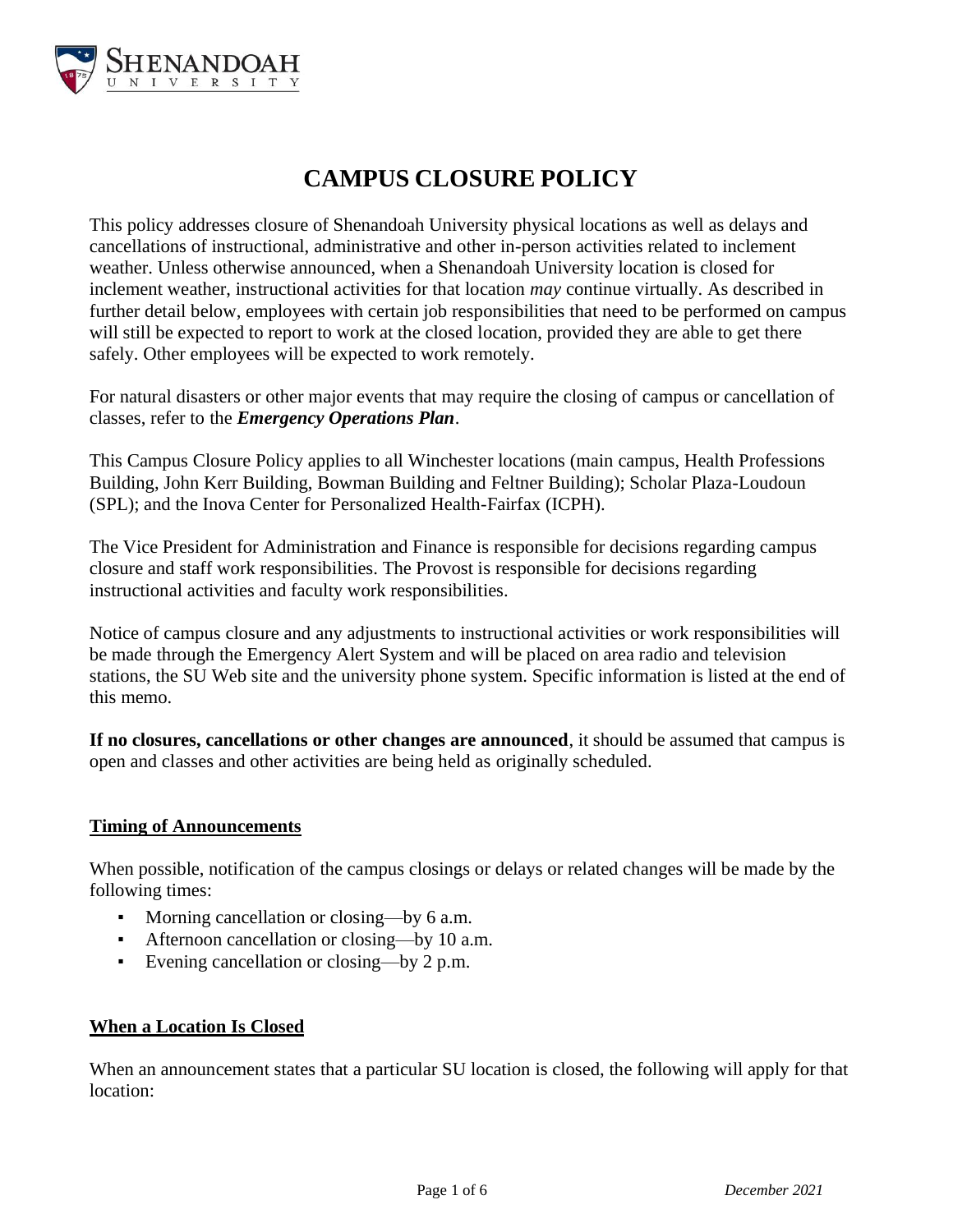

- Unless otherwise determined by the Provost, instructional activities will take place virtually in keeping with the [Virtual Learning Policy.](#page-3-0)
- Administrative offices will operate virtually utilizing employees who will be expected to work remotely. Supervisors should be in touch with employees in their areas with any special instructions.
- Most library services will be provided virtually.
- Residence halls, the Brandt Student Center and an appropriate level of food service will remain open.
- Physical Plant and Public Safety services will continue utilizing employees who will still be expected to work on location provided they can get there safely. In general, employees who are routinely expected to work in person when a location is otherwise closed will have this provision noted in their job description and/or in the provisions of their IWA (if any).
- All other in-person activities and events will be cancelled or held virtually with the following exceptions:
	- o **Shenandoah University Child Care Center** may follow a different schedule from the rest of the university. In most cases it will open one hour before and close one hour later than the university, but specifics will be announced with each event.
	- o **Athletics** may follow a different schedule from the rest of the university. Inclement weather announcements for athletics will be communicated via suhornets.com and social media outlets. The full athletics inclement weather policy can be found [here.](#page-5-0)
	- o **Public events, including lectures, Conservatory performances and Admissions events,** will continue in person unless a separate announcement is made. The decision as to whether to hold in-person, hold virtually, or cancel such events will be made by the dean or director of the school or department holding the event in consultation with the Director of Physical Plant.
	- o **University-sponsored group travel** (e.g., GEL or GCP) will continue as scheduled unless a separate announcement is made.

# **When Campus is Not Closed**

When SU locations remain open during inclement weather, faculty, staff and students should make their own decisions as to whether it is safe to drive, as conditions at their locations may be different from those at campus.

When a student determines that it is not safe for them to travel, they may usually participate in instructional activities virtually, provided they notify their instructor at least an hour ahead of the class or activity. Such virtual participation may be synchronous or asynchronous at the discretion of the instructor and may not be available for some instructional activities, including but not limited to clinical assignments. In those cases, students should be given an opportunity to make up the work if at all possible.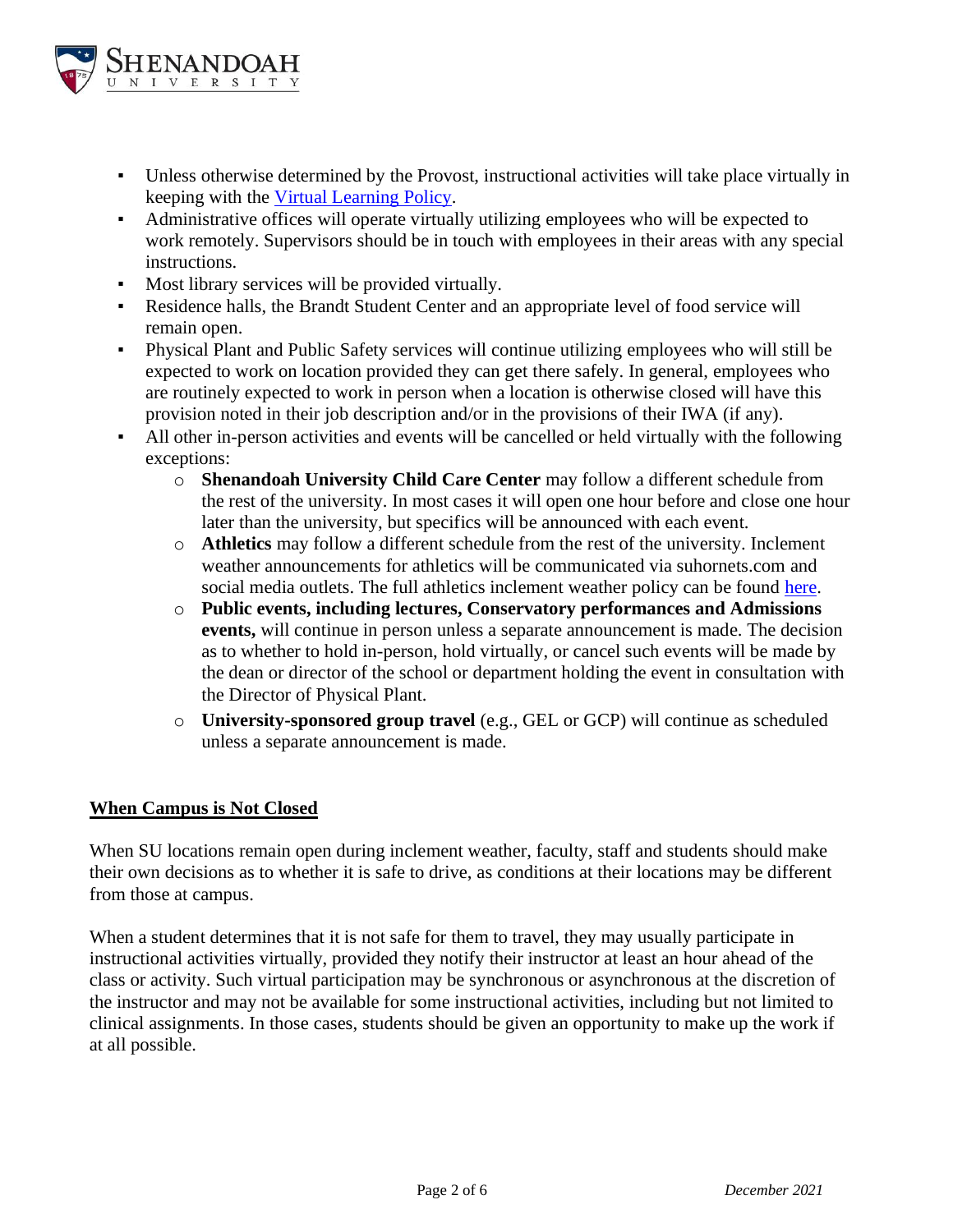

When an instructor determines that it is not safe for them to travel and that a usually in-person class must be held virtually, they should notify students at least an hour ahead of time, as well as their department chair and dean.

When a staff member determines that it is not safe for them to travel they should contact their supervisor. Depending on the needs of the unit and/or the provisions of the member's IWA (if any), the supervisor may allow the individual to work virtually, to make up time at a later date, or to take personal leave.

# **When Virtual Activities are Cancelled**

In the unlikely event that an extreme weather event dictates that Shenandoah University or a particular location temporarily halt even virtual activities, this will be specified in the announcement:

"All classes at SPL are cancelled for tomorrow."

#### **Media and Campus Announcements**

**Emergency Alert System (e2Campus Alerts)**—Students, faculty and staff **must sign up** for this text-based notification through the web site prior to inclement weather or campus emergencies. A text message will go to your mobile phone or email.

Closings, delays and related changes will be announced using the following media:

- e2Campus Alerts via text and email
- SU website [\(www.su.edu\)](https://www.su.edu/)
- Radio:
	- o WINC FM 92.5 FM Winchester
	- $\circ$  WUSQ/Q102 102.5 FM Winchester
	- $\circ$  The River 95.3 FM
	- o WAYZ 104.7 FM Hagerstown, MD
- TV:
	- o Winchester's local Channel 6
	- $\circ$  WHSV Harrisonburg
	- o NBC Channel 4
	- o WUSA Channel 9
- **Campus Phones**—Notice of campus status will be recorded on the Shenandoah University main line (540-665-4500).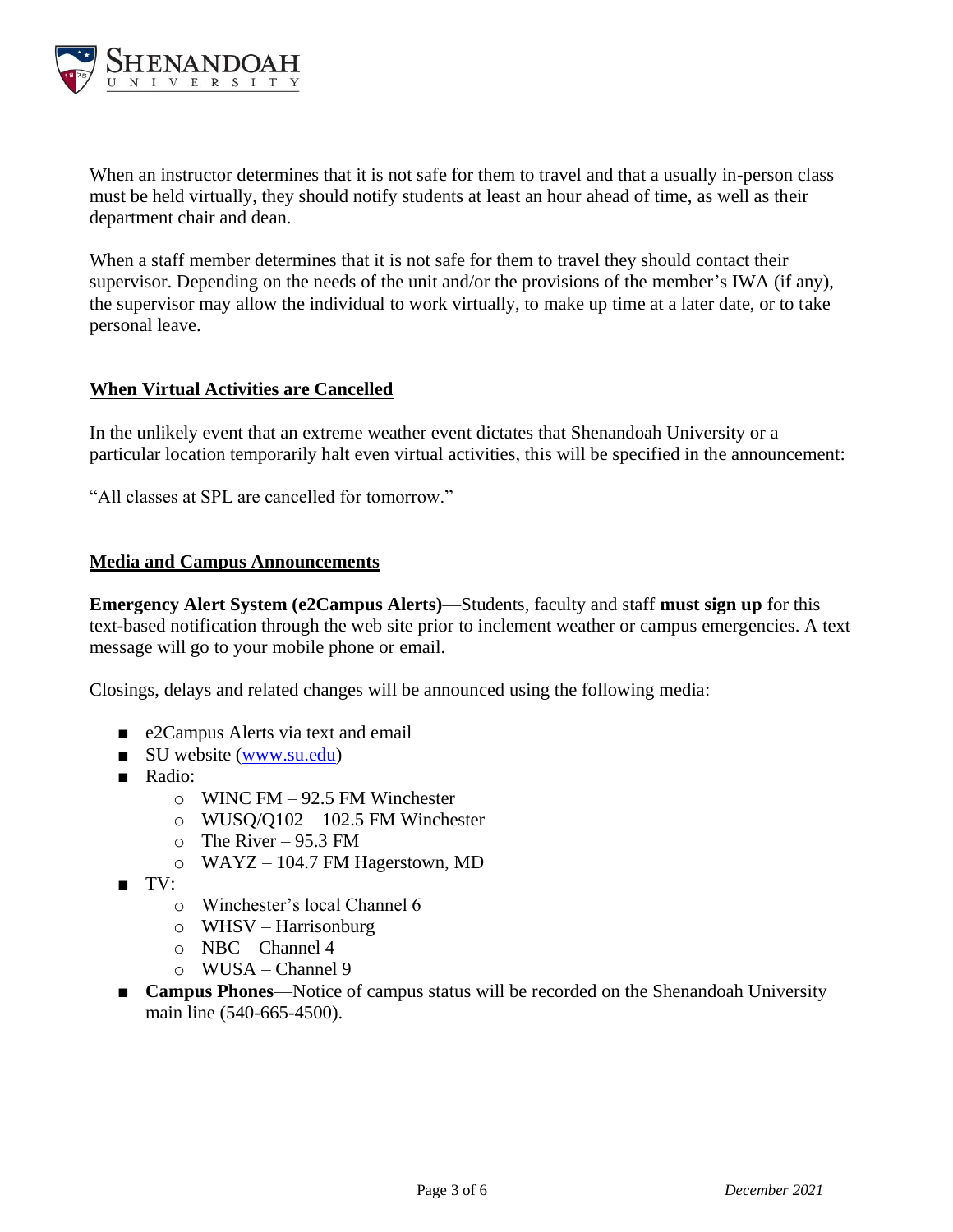

# <span id="page-3-0"></span>**Appendix A: Virtual Learning Policy**

*For purposes of this document, the term "classes" refers broadly to university-scheduled classes, labs, rehearsals, and similar activities. Individual experiential learning activities such as clinicals, field placements and internships are addressed separately.*

When a Shenandoah University location is closed while classes are in session, the following policies will apply unless otherwise announced:

- 1. Classes that were previously scheduled to be held virtually will continue as scheduled unless otherwise determined by the instructor in accordance with 2.b. below.
- 2. Classes that were previously scheduled to be held in person will meet as follows:
	- a. By default, such classes will meet virtually at the usual time using Zoom or another communication mechanism specified by the instructor.
	- b. Alternatively, the instructor may notify students that the class material will be made up a) in-person at another time determined by mutual agreement, b) online, synchronously at another time determined by mutual agreement, or c) asynchronously. [Guidelines](https://www.su.edu/academics/academic-resources-information/center-for-teaching-and-learning-2/resource-repository/distancehybrid-teaching/) for contact hours and activities are available through the Center for Teaching and Learning.

# **Delayed Opening or Early Closing**

When a delayed opening is announced, the following procedures will apply:

- 1. Classes that were previously scheduled to be held virtually will continue as scheduled.
- 2. Classes that were previously scheduled to be held in person will meet as follows:
	- a. By default, classes scheduled to meet before the delayed opening time will meet entirely virtually.
	- b. Alternatively, the instructor has the discretion to begin the class in person at the time the location opens, ending the class at the usually scheduled time and making up any missed time as described above. Students must be notified at least one hour ahead of time of such a change.
	- c. Classes that were previously scheduled to begin at or after the delayed opening time will meet as regularly scheduled (in person or virtually).

When an early closing is announced, the following procedures will apply

- 1. Classes that begin at or after the early closing time will meet virtually.
- 2. Classes that begin before the early closing time but end after that time will meet as regularly scheduled (in person or virtually) until the early closing time, after which the remainder of the class will be made up as described above. Alternatively, the instructor may elect to hold the entire class virtually. Students must be notified at least one hour ahead of time of such a change.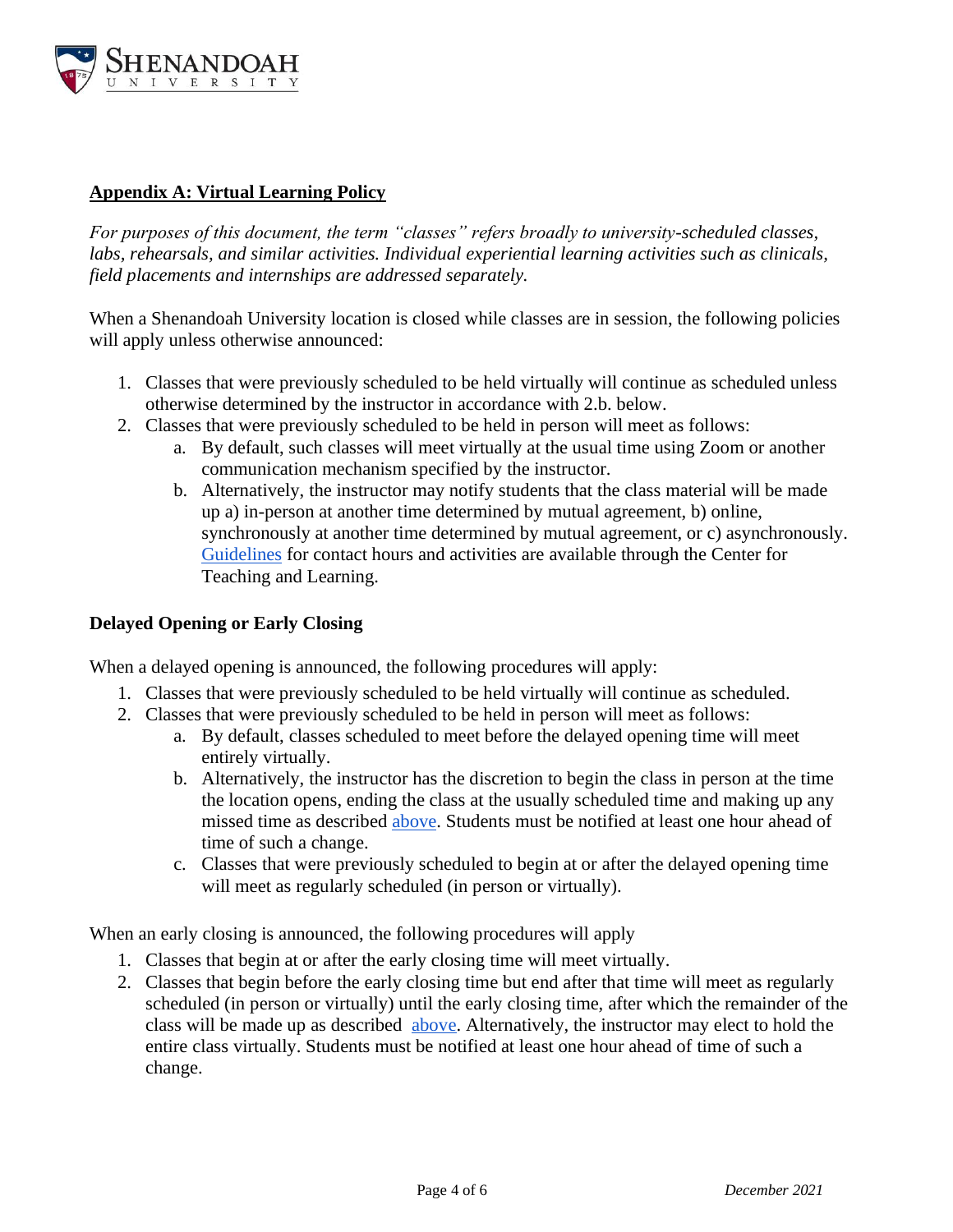

For classes that meet at or shortly after a delayed opening or early closing time, instructors should be aware that students may need to travel to campus from their virtual learning location, or vice versa. Students whose schedules require that they travel during a class meeting time due to an inclement weather closure should notify their professors at least an hour ahead of time.

#### **Rescheduling Exams**

In the event of a campus closure during the week of final exams, instructors have several options:

- 1. Instructors may offer the exam virtually at the regularly scheduled time.
- 2. Instructors may offer the exam as a take-home exam or otherwise asynchronously.
- 3. Instructors may offer the students the option to take the final either on the date for make-up that appears in the closure notice or within another mutually defined time through consultation with the deans/director to be no later than the add/drop period of the following semester. Instructors will have to coordinate with their department to find exam locations for returning students who wish to take the exam at the beginning of term.
- 4. Instructors may change the final exam assignment to a different assignment that can be done through digital means, such as a paper or a podcast.
- 5. Instructors may offer their classes the option of reassigning different weights to already completed coursework (e.g. quizzes, exams, papers, portfolios, projects, presentations, etc.), thereby forgoing the final. However, if a student wants to take a final exam, Instructors must grant that request and offer the student the option to do so within the time specified in #3.

**Education cohorts meeting off-site** will follow the cancelation/closure policies of the local school system in which the class is held.

**Clinical experiences, field placements, internships** and other experiential learning activities will follow the policies identified for each experience.